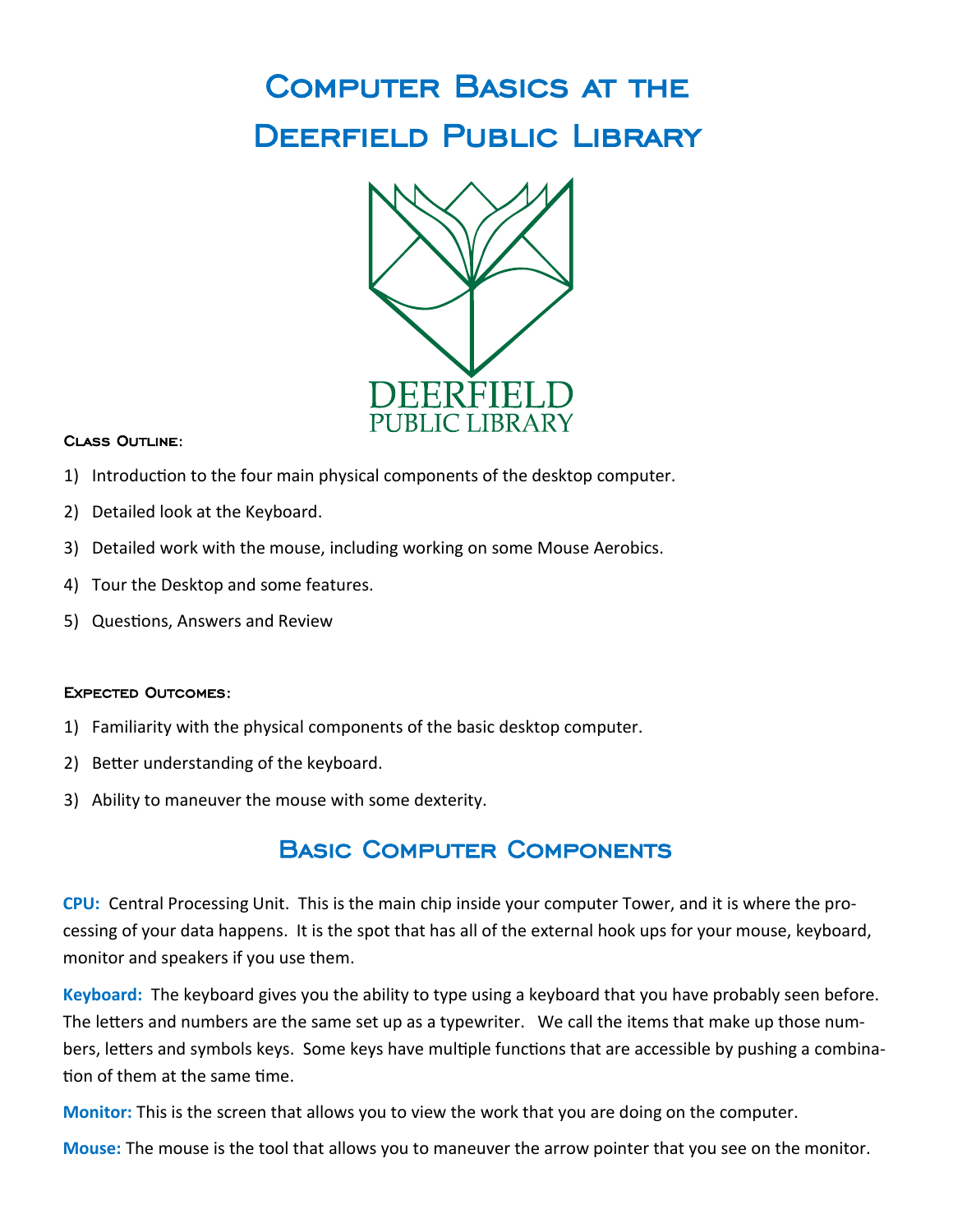# Understanding the Keyboard



**Arrow Pad:** The arrow keys are helpful when you are navigating inside of a document. They help you go to the next row.

**Backspace:** Backspace allows you to go back and erase a mistake you might have made while you were typing. You can push this key individually to go backwards and remove one letter, numeric or symbol you've typed. If you hold the key down, it moves rapidly and will remove all keyed entries until you let the button go. It only moves backwards.

**Caps Lock:** The Caps Lock key will make all of the letters that you are typing capitalized. A rule of typing and on-line etiquette: Typing in all capitals is the equivalent of shouting or showing anger. So, use those Caps sparingly when typing. The Caps lock will stay on until you press the button again to turn it off.

**Delete Key:** You can use this key when you want to take out the text in front of the cursor.

**Enter Key:** The enter key is a confirmation that you have finished with a line or a sentence and would like to move down to begin entering the next line of your text.

**Shift Key:** When you hold down the shift key, you are telling the computer that you would like to do one of two things. You either want to create a capital letter or you'd like to access the second feature on a button. (Take a look at the number keys along the top of the alphabet keys. Do you see that there are also symbols on the number keys? Those are secondary functions for each of the keys so that they can be accessed).

**Space Bar:** The space bar does just that—inserts a space into what you are typing. The space bar will insert one space each time that you press it. If you hold the space bar down, it will continue to add spaces until you remove pressure.

**Tab Key:** Tab is a key that has multiple functions as well. The Tab Key allows you to move forward multiple spaces at one time. The standard Tab is equivalent to five individual presses of the space bar. On websites, you can use the Tab key to move to the next element on a web page.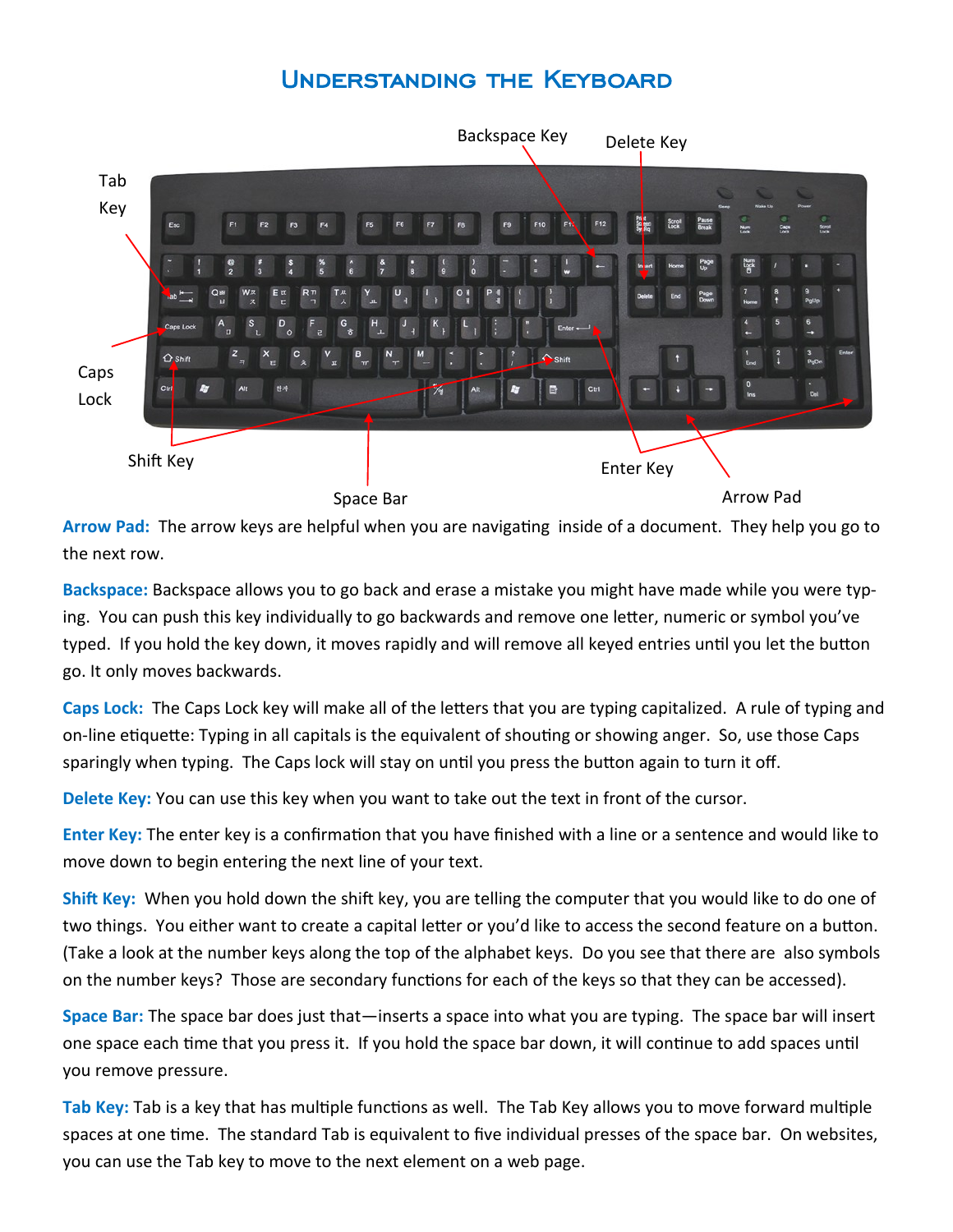## Using the Mouse

![](_page_2_Picture_1.jpeg)

Quick Facts about the Mouse:

- 1) Mastering the mouse is something that can only come with time and practice. It takes very little motion to make the mouse move the way that you'd like it to.
- 2) The button you will use the most is the left mouse button. That is the one that allows you to place your cursor, access the buttons on your computer programs and select links on a webpage.
- 3) The right mouse button will allow you to open up hidden menus on web pages.
- 4) The Utility Wheel in the middle of the mouse will allow you to scroll from the top to the bottom of a page quickly. Your computer screen may not always show you all of the available information. Therefore, you can SCROLL up or down to experience the rest of the information.
- 5) Your mouse operates using a laser sensor on the bottom. It tells the computer which way to move the arrow on the screen.
- 6) A single click of the mouse button is usually all that it takes to reach your desired outcome.
- 7) A double click (pushing the mouse button twice rapidly in succession) of the mouse button will give you even more action. The clicks must closely follow each other to be considered a double click.

### Practice your Mouse Aerobics at this free site:

http://monroe.lib.mi.us/computer\_classes/mouse\_exercise/mouse\_exercise.htm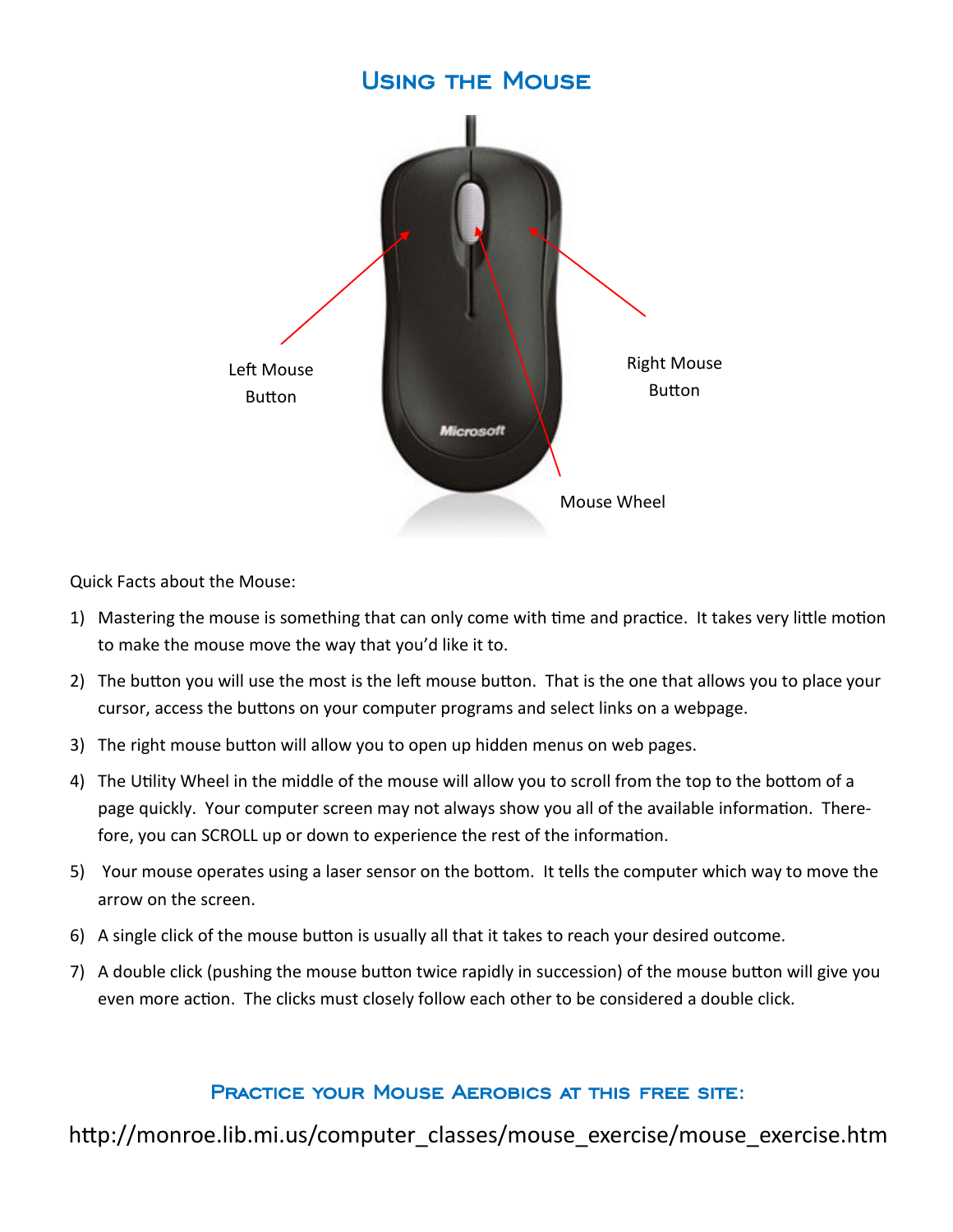# Checking Out Your Desktop

![](_page_3_Picture_1.jpeg)

**Icons:** An icon is a shortcut to a program or folder that you will want to access quickly. This is particularly useful when you are using the internet. You can add icons to your desktop at home and customize your experience there. To access an icon, you simply single click the left mouse button one time.

**Start Button:** By clicking the round circle in the lower left hand corner of the screen, you will be able to access many of the programs on your computer. This will give you access to the features that your computer offers.

**Taskbar:** This is the bar that appears at the bottom of your desktop screen. The taskbar is akin to a kitchen counter; when you are cooking, you have all of the different tools that you might use right there at your disposal. The taskbar is the counter where you put things until you are ready to use them again.

**Volume Control:** Depending on the level of speakers that your computer came equipped with, you will be able to do many things with the sound on your computer. This icon can be accessed by right clicking on the button and adjusting the volume to your preferences.